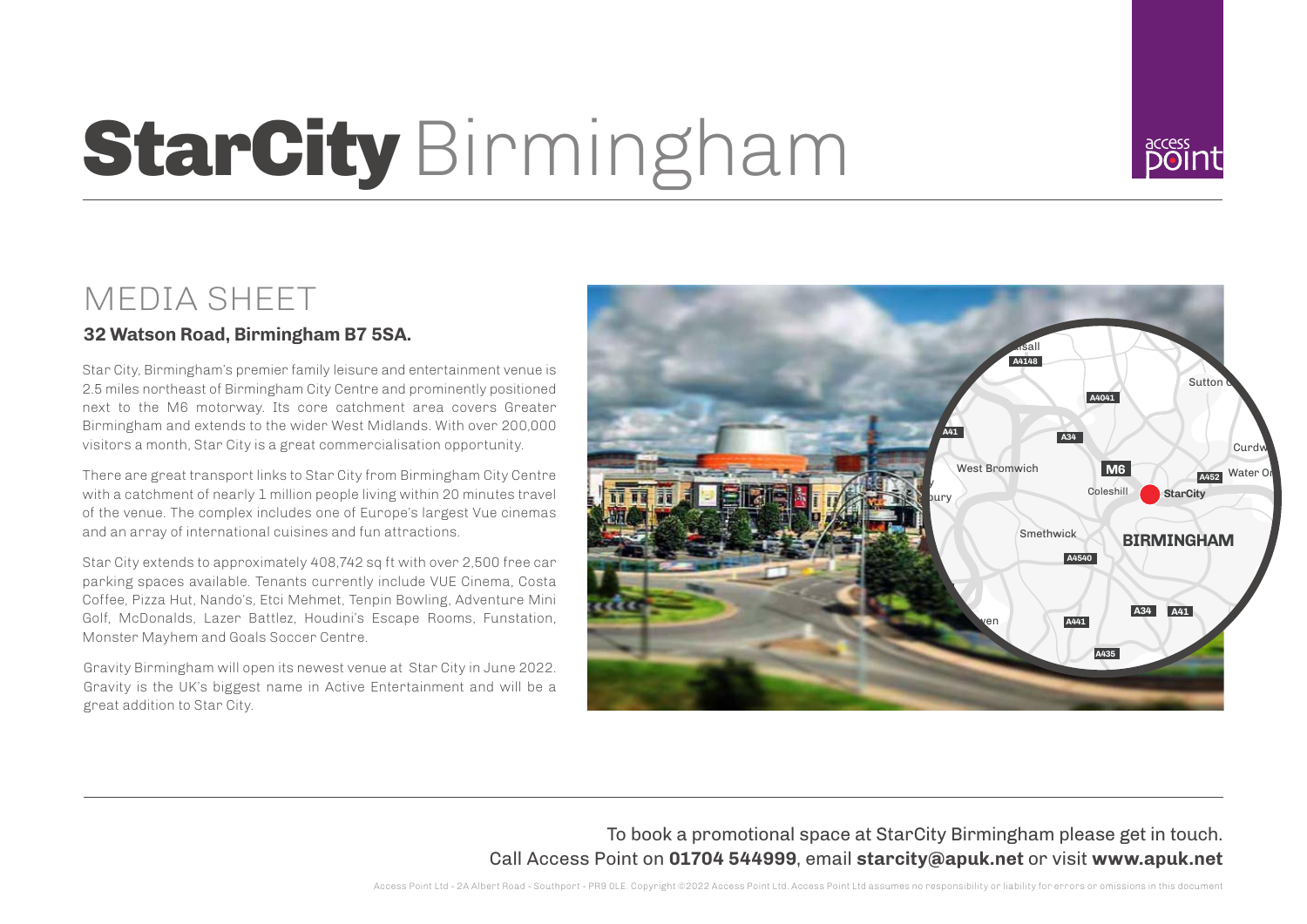# **Site Descriptions**



#### **External Site Map**

12m x 9m. 13 amp single phase power available. **Site 1:** West Street Circle

**Site 1a:** Located on the artificial grass event space. Approx 3m x 4m single phase 16 amp power is available

**Site 2:** East Street Circle. 10m x 10m. 32 amp single phase power available.

#### **Site 3:** Zauq Area.

This Weight bearing event space can hold a 30m x 20m activity. Multiple power sources available here up to 3 phase 65amp.

#### **Site 4:** Subway Area.

10m x 21m. 32 amp & 2 x 16 amp 3 phase power available.



To book a promotional space at StarCity Birmingham please get in touch. Call Access Point on **01704 544999**, email **starcity@apuk.net** or visit **www.apuk.net**